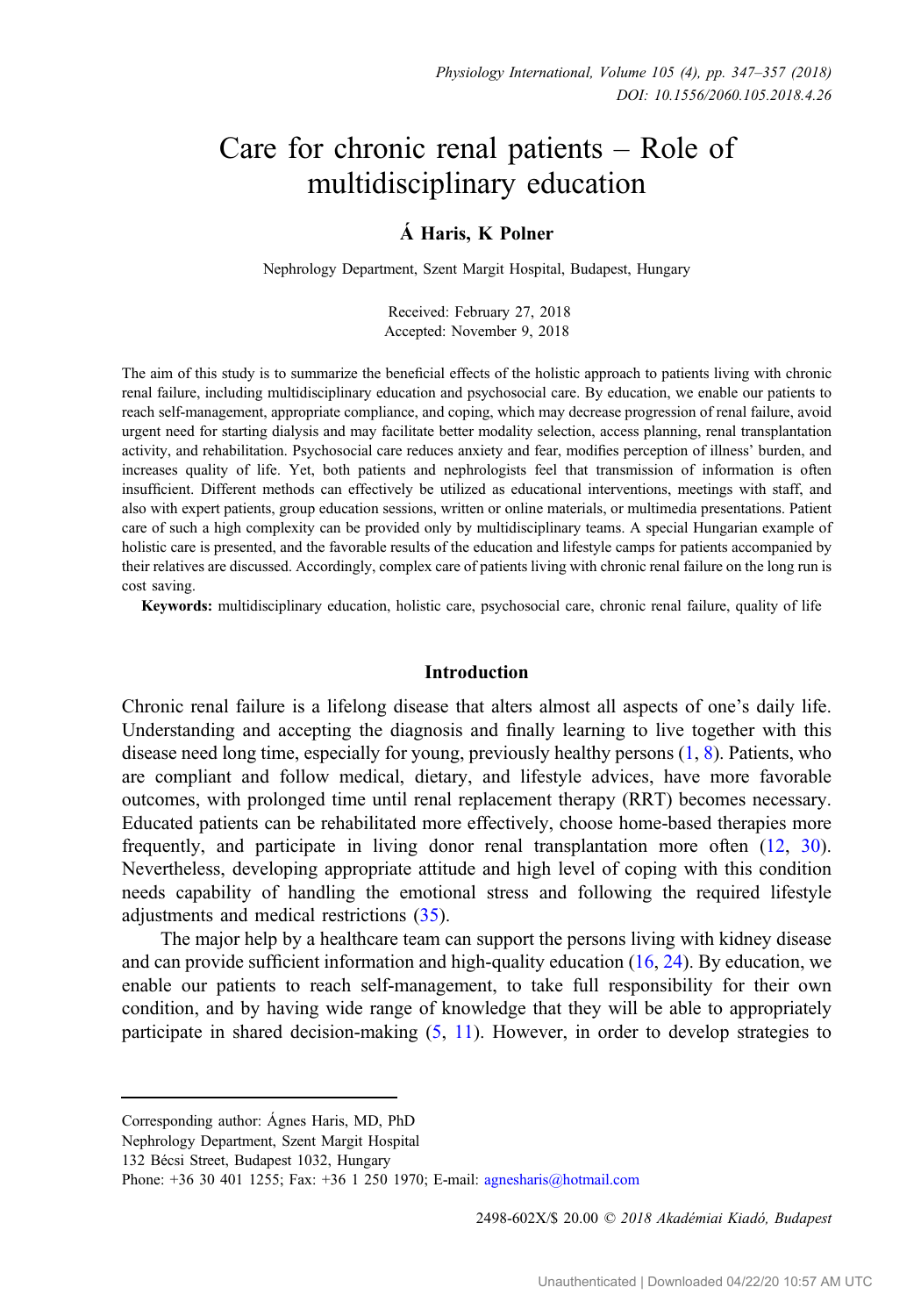integrate the disease and its treatment into their daily lives, a lot of specific information of disease are required. Patients need to understand the important aspects of their disease, to monitor symptoms, to learn how to handle smaller problems, and to recognize when and how they should report the relevant ones. They need to stop smoking, optimize physical activity, understand the aim and importance of each of the ordered drugs, also the restricted ones, and how to adjust dosages when an intercurrent disease develops, e.g., decreasing or increasing the dose of diuretics or antihypertensive medications according to the actual condition, or handling the dose of metformin in case of an acute gastrointestinal disease with vomiting and diarrhea. Patients need to be aware of the risks of some over-the-counter medications and herbal drugs. Dietary prescriptions are also not simple, the protein restriction and requirement of low sodium, potassium, and phosphate intake need detailed knowledge of food ingredients, and also need self-discipline. When renal failure progresses and preparation for RRT is unavoidable, patients have to be able to actively participate in modality selection and optimally become wait-listed for renal transplantation ([13,](#page-7-0) [17,](#page-7-0) [28\)](#page-8-0).

## Gaps in Knowledge of Patients Living with Kidney Disease

Even if the utmost importance of patient education is well accepted in the nephrological community, we have numerous data about the insufficient transmission of information to our patients ([24\)](#page-8-0). Finkelstein et al. ([9\)](#page-7-0) studied 676 patients at stage 3–5 chronic kidney disease (CKD) from US and Canada, who attended nephrological clinics for a median of 2, a mean of 5.2 years, so had multiple chances for discussions about their condition with their healthcare providers. In spite of this, 43% stated they had no knowledge of hemodialysis (HD), 57% did not have information about continuous ambulatory peritoneal dialysis (CAPD), 66% of them did not know automated peritoneal dialysis, and 56% had no knowledge of transplantation. When the investigators enquired participants about the advantages and disadvantages of various RRT modalities, one third of the patients who had previously indicated perceived knowledge of a certain modality could not provide details of it. As patients from US showed more limited perceived knowledge than subjects from Canada, where many clinics offer multidisciplinary care, investigators reasoned that those who had chance for adequate education for CKD had more information than those who obtained only nephrological care by single nephrologists. Poor understanding of the advantages and risks of renal transplantation by dialyzed patients turned out from a Hungarian study [\(32](#page-8-0)). Researchers provided questionnaires to 459 HD patients who are under 70 years of age and asked for participation regardless of eligibility for the transplant procedure. The major interests were the perceptions and attitudes of dialyzed patients toward transplantation. Sociodemographic factors were also collected and analyzed in association with the perceived knowledge. Seventy-one percent of the participants showed keen interest in transplantation. Yet, 25% reported that they had not heard about transplantation from their doctors, 56% reported that the received information was insufficient, 35% believed that transplantation caused more problems than benefits, 46% had significant fears about the surgery, and 45% about immunosuppression. Those who wanted to be transplanted were more likely younger  $(51 \pm 11 \text{ vs. } 58 \pm 11 \text{ years})$ , men  $(56\%)$ , employed (11% vs. 4%), had higher education, and had prior kidney transplantation (15% vs. 7%). The strongest predictor of positive attitude toward the transplantation was the perception that it is the best modality of RRT. Investigators indicated that comprehensible and evidence-based patient information systems, by facilitating self-management, could enable patients to make fully informed about treatment decisions.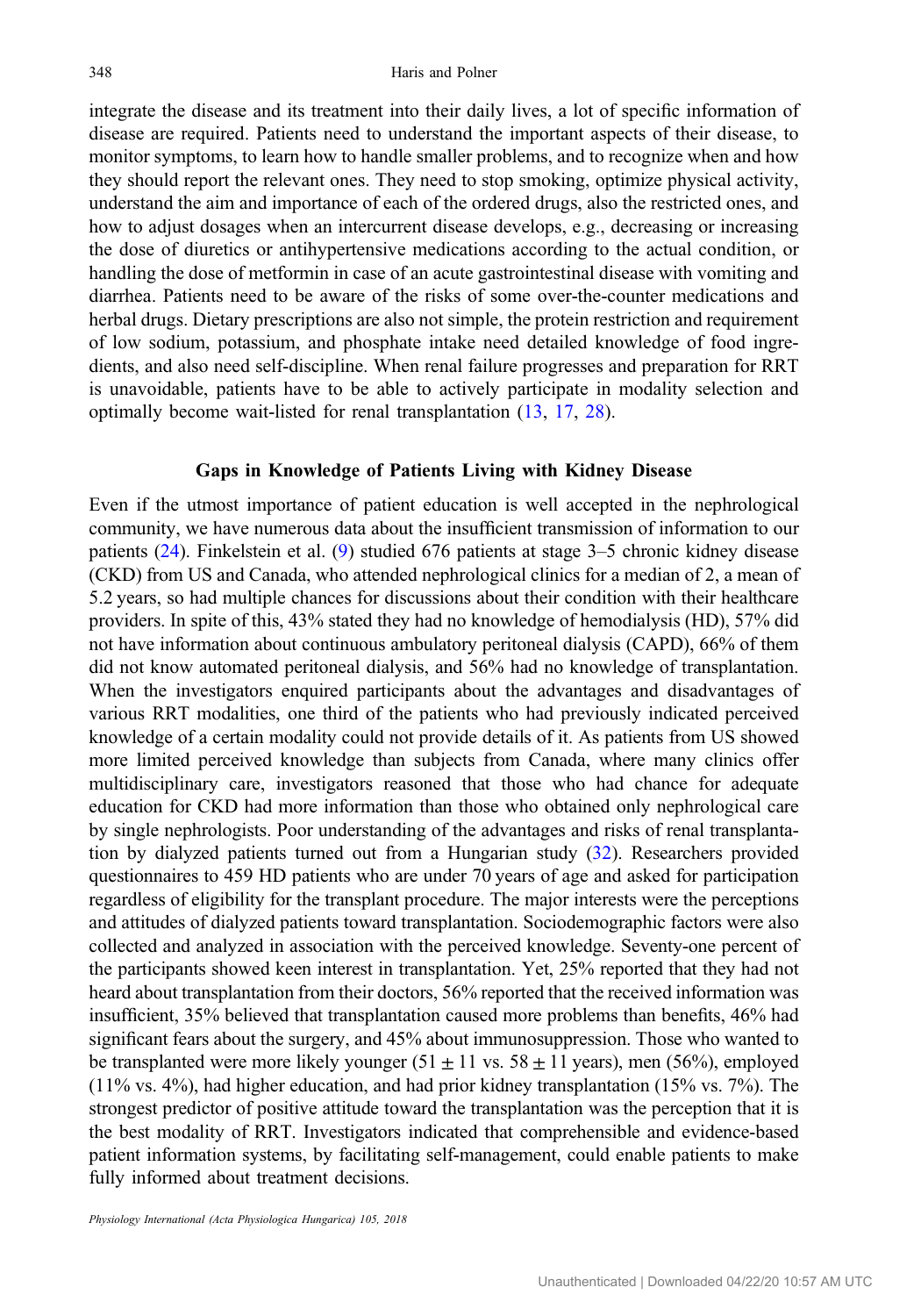## Information and Educational Requirements of the Patients

On the other side of the coin are the patients' perceptions of their condition and their significant unmet needs of information about the disease and its treatment both by dialysis and transplantation  $(5, 13)$  $(5, 13)$  $(5, 13)$  $(5, 13)$ . Lewis et al.  $(21)$  $(21)$  designed a structured interview research in order to determine the informational needs, problems, and concerns expressed by stage 4 CKD patients. The most significant questions in which the new patients have for CKD clinic were detailed information about their disease, prescribed medications, graft, fistula or catheter insertion, and their care. They also expressed their anxiety about potential financial problems with the forthcoming dialysis treatment, and enquired about dietary restrictions and how they can maintain former social life, personal relationships, and vacations. Importantly, they had lots of concerns about initiation of RRT. Patients also pointed out some of the insufficiently discussed issues, such as sexual life with renal failure ([27\)](#page-8-0).

#### Aims and Results of Patients' Education

Several high-quality investigations showed beneficiary effects of the multidisciplinary patient care ([3,](#page-7-0) [12](#page-7-0), [30](#page-8-0), [34\)](#page-8-0). One of the landmark studies completed by Curtis et al. [\(7](#page-7-0)) highlighted the long-term benefits of patient's education. In this retrospective observational investigation, performed in Canada and Italy, 288 patients participated. They attended either multidisciplinary or standard nephrological care clinics for an average of 42, but at least 3 months before dialysis initiation. Survival was evaluated after initiating RRT. The multidisciplinary care provider team consisted of a nephrologist, a nurse educator, a social worker, a dietician, a pharmacist, and a psychologist. Each educational session lasted for 1.5 h per visit, and approximately 5 visits/year were scheduled for everyone. Subjects who obtained standard nephrological care for approximately 0.5 h per visit served as controls. It is important to point out that all of these patients were followed by renal service, and no unplanned dialysis initiation occurred because of late referral. Patients were followed for a median of 14 months after dialysis initiation. Kaplan–Meier survival analysis showed that those who had been exposed to multidisciplinary education prior to dialysis initiation had significantly longer survival compared to the regularly cared controls. According to multivariate Cox proportional hazards modeling, besides age, the exposure to multidisciplinary education was the only significant predictor of survival [hazard ratio for death was 2.17 (95% CI: 1.11–4.28) for those who achieved standard vs. multidisciplinary care].

The effect of multidisciplinary predialysis education was evaluated by Wu et al. [\(37](#page-8-0)) in a prospective observational study conducted in Taiwan. Fifty percent, as much as 287 subjects among all CKD patients at stage 3–5 who had been referred to nephrology during the time frame of the investigation attended multidisciplinary predialysis educational sessions. Those who obtained standard nephrological care served as controls. The educational program followed the National Kidney Foundation Dialysis Outcomes Quality Initiative, and was adjusted to the CKD stage. During the 12-month follow-up, progression of renal failure and mortality decreased significantly, and the dialysis initiation and hospitalization rate were also reduced in the multidisciplinary educated patients than in controls [changes of glomerular filtration rate (GFR) were  $0.008 \pm 0.139$  vs.  $-0.113 \pm 0.786$  ml/min/month, mortality 1.7% vs. 10%, dialysis initiation 14% vs. 43%, 1-year hospitalization rate 2.8% vs. 16.4% in the multidisciplinary educated patients vs. controls]. Limited patients underwent HD with temporary vascular catheter in the educated group compared to controls (25% vs. 50.4%),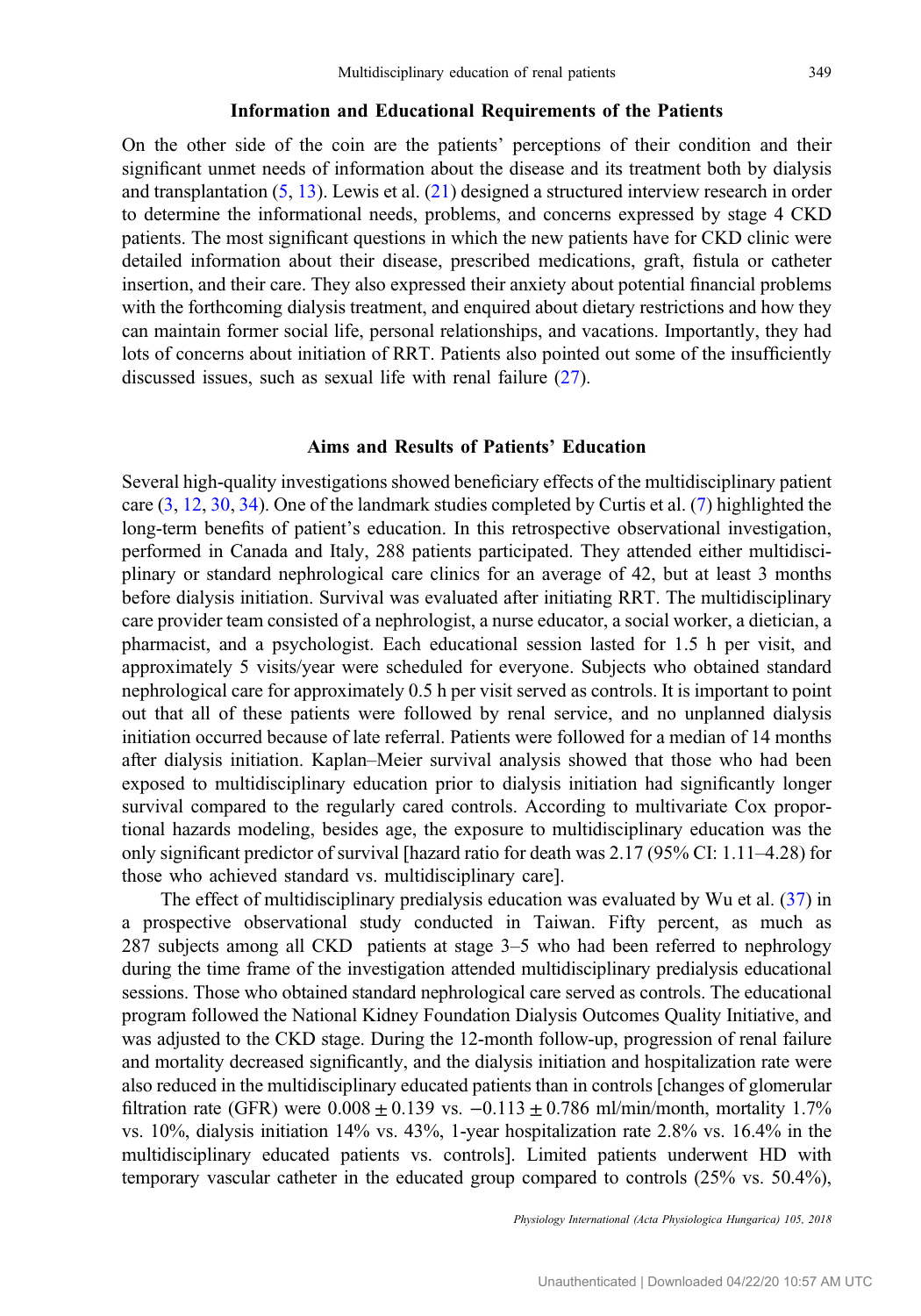and peritoneal dialysis (PD) was selected as choice of modality by 35% versus 20.5% of patients in the groups, respectively.

In a Spanish study, Marrón et al.  $(23)$  $(23)$  investigated the consequences of education on dialysis modality selection. Only half of the 626 patients who started RRT had been educated on dialysis modalities during this study (2002). Educated patients selected PD in 31%, whereas non-educated patients only in 8.3%. Dialysis education was associated with a planned RRT start in 73.4%, but among non-educated patients it occurred only in 26.6%.

The effectiveness of education on modality selection and dialysis access planning was also demonstrated by the results of the Nationwide Predialysis Educational Program [treatment options programs (TOPs)], organized by Fresenius Medical Care, North America [\(19](#page-8-0)). Between 2006 and 2008, more than 20,000 patients attended classes, and 28% of them started dialysis. Twenty-five percent of TOPs-educated patients began home-based RRTs, whereas among non-TOPs-educated subjects, only 3.3% chose home modalities. Outcome data of a cohort of 2,800 TOPs participants were compared to a matched cohort of 2,800 non-TOPs patients. The case-mix plus laboratory's adjusted odds ratio of choosing PD versus HD was 7.73 [95% CI: 3.26–18.32], odds ratio of having a fistula or graft at the initiation of HD was 1.73 [95% CI: 1.51–1.97], the hazard ratio for death was 0.61 [95% CI: 0.50–0.74] for TOPs attendees versus non-TOPs participants.

In order to develop highly effective educational intervention to initiate self-care dialysis, Manns et al. ([22\)](#page-8-0) initially provided written materials and presented a short video about different self-care renal replacement modalities to their previously multidisciplinary educated patients. In the second phase of this small randomized controlled study, problem-solving interactive sessions about home-based dialysis options were organized for small groups of patients. The investigators found significant improvements of their patients' knowledge and attitudes toward self-care dialysis compared to those who did not participate in such an education. The most effective educational form was the small-group interactive session.

In another type of personalized educational program, self-management patient support was provided ([2\)](#page-7-0). In this open-label randomized controlled trial of stage 3–5 CKD patients, besides standardized multidisciplinary education, weekly telephone-based supports were provided to help patients with self-management. Investigators found decreased rate of disease progression and hospitalization, explained these results by better adherence, compliance, self-management, and improved relationship between patients and clinicians.

Although the aforementioned investigations impressively showed the beneficial effects of the multidisciplinary education, it has to be pointed out that patient's selection for observational studies could be potentially biased, as subjects with higher education, less comorbidities, or better social support have higher chance to be involved in such educational activities. This might largely influence the results, which is a major limitation of these studies. Unfortunately, even the investigations with random selection of patient lacked proper study design due to insufficient standard patient care for controls, or lack of long-term follow-up.

In addition to the sophisticated educational interventions, even simple tools can increase our patients' knowledge. The impact of physician-delivered educational interventions was studied by distributing kidney education worksheets, aiming facilitated discussions during the forthcoming nephrology visits between patients and the attending nephrologists [\(36](#page-8-0)). These two sided, easy to administered cards summarized the most important basic information about the disease and strategies for its care, using easily understandable language and simplified graphics. This time-efficient educational tool was found to be beneficial both by patients and investigators to increase the awareness and knowledge of the disease.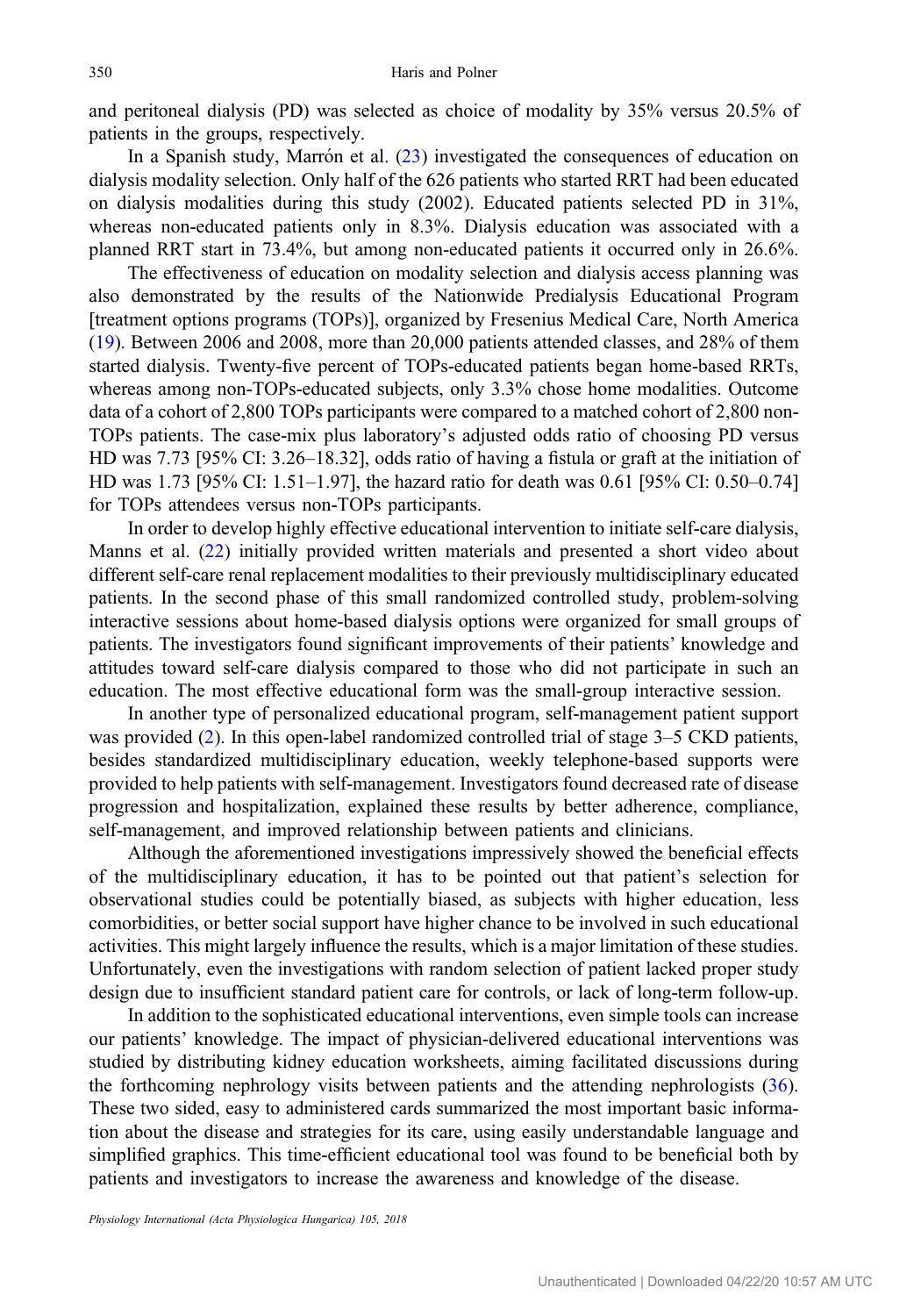Realizing the above-discussed difficulties and the utmost importance of patient's education, a consensus conference was held in 2013 and published by Isnard Bagnis et al. [\(14\)](#page-7-0). Accordingly, the most important benefits of patient education are the reduced urgent start of dialysis, decreased rate of hospitalization, earlier, timely placement of vascular access/PD catheter, greater likelihood of choosing self-modality, extended time until dialysis becomes necessary, better compliance, reduced anxiety and fear, and decreased mortality. The educational team should consist of nephrologists and CKD nurses at a minimum, but ideally comprises a multidisciplinary team with a nephrologist, a CKD nurse, a dietician, a social worker, a mental health professional, a physical therapist, and expert patients who are willing to demonstrate their own difficulties, experiences, and personal views. Suggested teaching materials can be provided by one-to-one meetings with the staff, but also on group education sessions, by written booklets at an appropriate level to disease stage and to patient's level of education, paying attention to the cultural–religious background as well. Multimedia presentations can also be used effectively, and also online materials, but these have to be used on carefully selected websites. Brief tours in dialysis facilities are highly suggested, and meetings or videos with expert patients are also useful. Even if education is time-consuming, the aforementioned benefits provide cost savings on the long run ([4](#page-7-0), [20\)](#page-8-0).

The European Renal Best Practice Advisory Board issued clinical advices, which state that the initial modality choice should primarily be made by the sufficiently informed patients who have been provided well-balanced information about renal replacement modalities by means of structured education [\(6](#page-7-0)). Similarly, detailed information is necessary for shared decision-making in initiation or withdrawal of dialysis [\(10](#page-7-0)).

## Role of the Psychosocial Care

Besides education, psychosocial support is a cornerstone of the complex, holistic care of patients suffering from lifelong diseases [\(27](#page-8-0), [31\)](#page-8-0). Most of the chronic disorders lead to a gradually deteriorating physical condition, which hampers both daily activities and work. Renal patients often lose their jobs, then financial difficulties evolve, which result in depression and fear. Psychosocial care may substantially modify the patient's perception of well-being and perception of burden of illness, and may significantly affect quality of life [\(35](#page-8-0)). It is important to remember that patient's assessment, how the disease interferes with his/her life influences their ability to cope with the altered condition, and this determines compliance, which, on the long run, affects survival [\(8](#page-7-0), [25](#page-8-0)). In case of non-compliance, rate of hospitalization and mortality increases, and the rehabilitation potential diminishes.

The close association of psychosocial factors and non-compliance in HD and peritoneal dialysis patients was demonstrated by the study of Kutner et al. [\(18](#page-8-0)). Decreased perceived self-control over future health and perceived negative effects of kidney disease on daily life predicted non-compliance with dialysis prescriptions, including skipped or shortened HD sessions, missed PD exchanges, or high serum phosphate levels, which occurred as frequently as in one third of patients. On the other hand, Kimmel et al. [\(15](#page-7-0)) demonstrated that higher levels of perceived social support, improved perception of the effect of illness, and increased behavioral compliance were associated with decreased mortality risk by 20%–23% in 295 HD patients, followed for  $26.4 \pm 12.8$  months. Perceived psychosocial support and participation in shared decision-making increase the patients' satisfaction with their dialysis treatment [\(26](#page-8-0)), and also their decisions about being wait-listed for renal transplantation [\(33](#page-8-0)). Others found inverse relationship between social support and depression in HD patients [\(29](#page-8-0)).

Physiology International (Acta Physiologica Hungarica) 105, 2018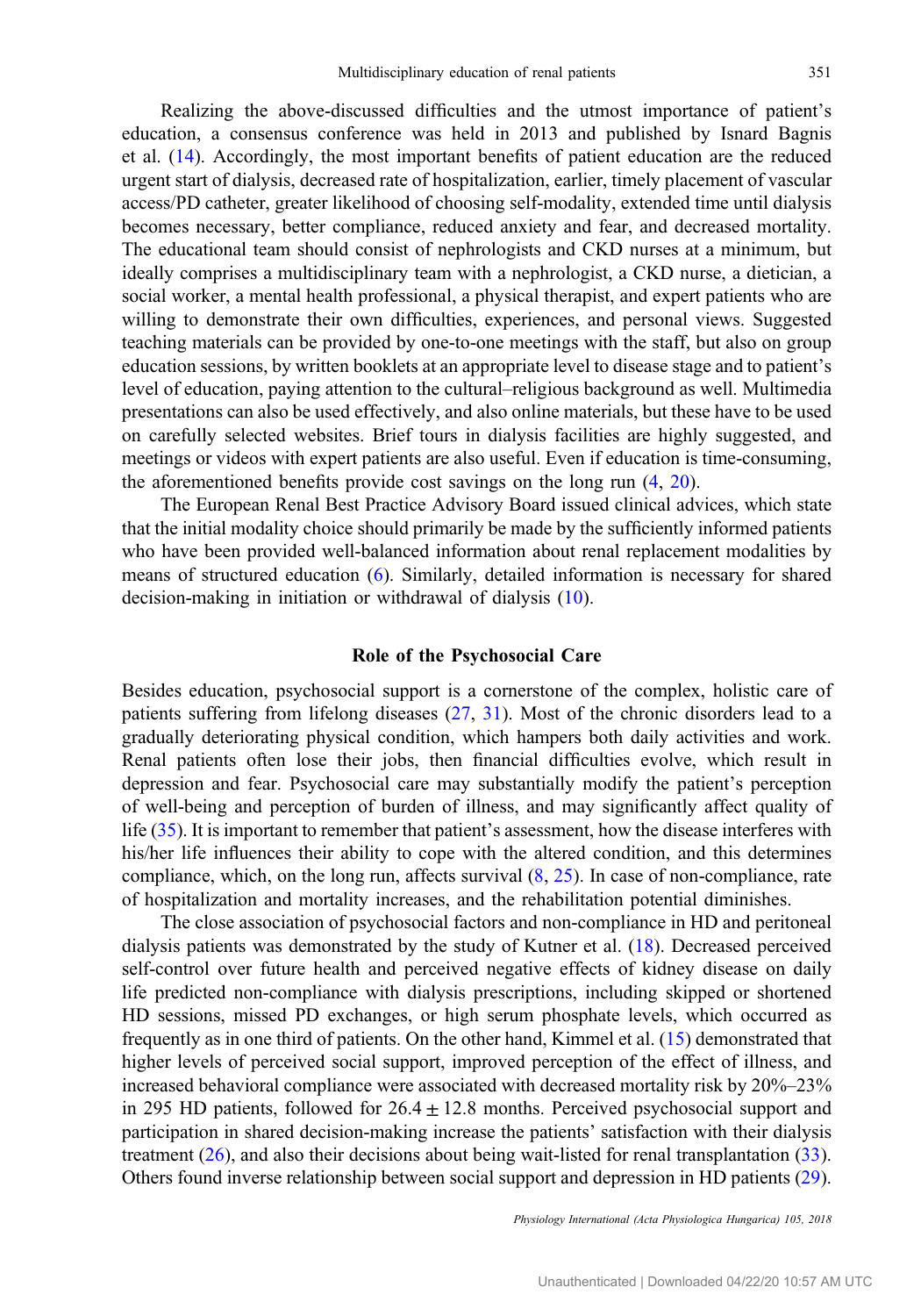## Education and Psychosocial Care of Patients and their Relatives – The Special Hungarian Experience

In 2007, the renal team of Szent Margit Hospital, Budapest, initiated to organize education and lifestyle camps for patients and their relatives (Fig. 1). For these camps, the registration for patients is voluntary; the only "requirement" is bringing one of the relatives. All the expenses are covered by our Szent Margit Hospital Kidney Foundation, completely aiming free participation for everyone. The education lasts for a whole week. Groups, each with 20–25 participants, have been mainly organized for predialysis patients with CKD 3–5 and in few occasions for peritoneal dialysis and HD patients as well. Between 2007 and 2017, as much as 14 groups were organized, in which 151 patients and 154 relatives participated.

In these camp sessions of multidisciplinary education, we cover all important topics a renal patient and his/her relative ideally should know. These are the basic functions of the kidney, fluid, and electrolyte balance; significance of the laboratory results; and the outstanding importance of diet and drug treatments. We discuss RRT modalities, living and cadaver donor kidney transplantation, major comorbidities, and also the options to prevent and treat them. We provide presentations regarding assistance of psychosocial problems, chances for rehabilitation, legal rights of the patients, and how we can alleviate their handicaps. The educational team comprises nephrologists, educational nurses, dieticians, social workers, psychologists, rehabilitation specialists, and physiotherapists. Since 2010, a Tai-chi educator has joined the team, organizes daily activities, which result in relaxation and great pleasure of the participants. Education is completed by voluntary case presentations of patients who have already experienced some mile stones of the troublesome life of renal patients, to transfer personal experiences, e.g., how the most suitable RRT modality can be chosen; what kind of advantages and risks of kidney transplantation may be expected; and how to fight, handle, and accept this chronic disease. Voluntary relatives speak about their commitment for kidney donations, and their recipients may present how to become willing to accept these offerings. Collective discussions of educative videos and difficult cases are also parts of the sessions.

The whole-week-long duration provides the opportunity of extensive teaching and learning. Patients are very enthusiastic, and by involving the relatives, the learning process becomes even more effective and the personal activity is further enhanced. Along with these sessions, we have also experienced that the accompanying relatives gradually realized how difficult the patients' lives are and how they can support them. When the entire family fights together, the patients accept their disease more easily. We put great emphasis on psychoeducation and self-knowledge, aiming to strengthen the participants' psychological balance, helping them to accept their disease, to develop coping strategies, and to escape stress and



Fig. 1. Daily activities in education and lifestyle camps for patients and their relatives – the Hungarian experience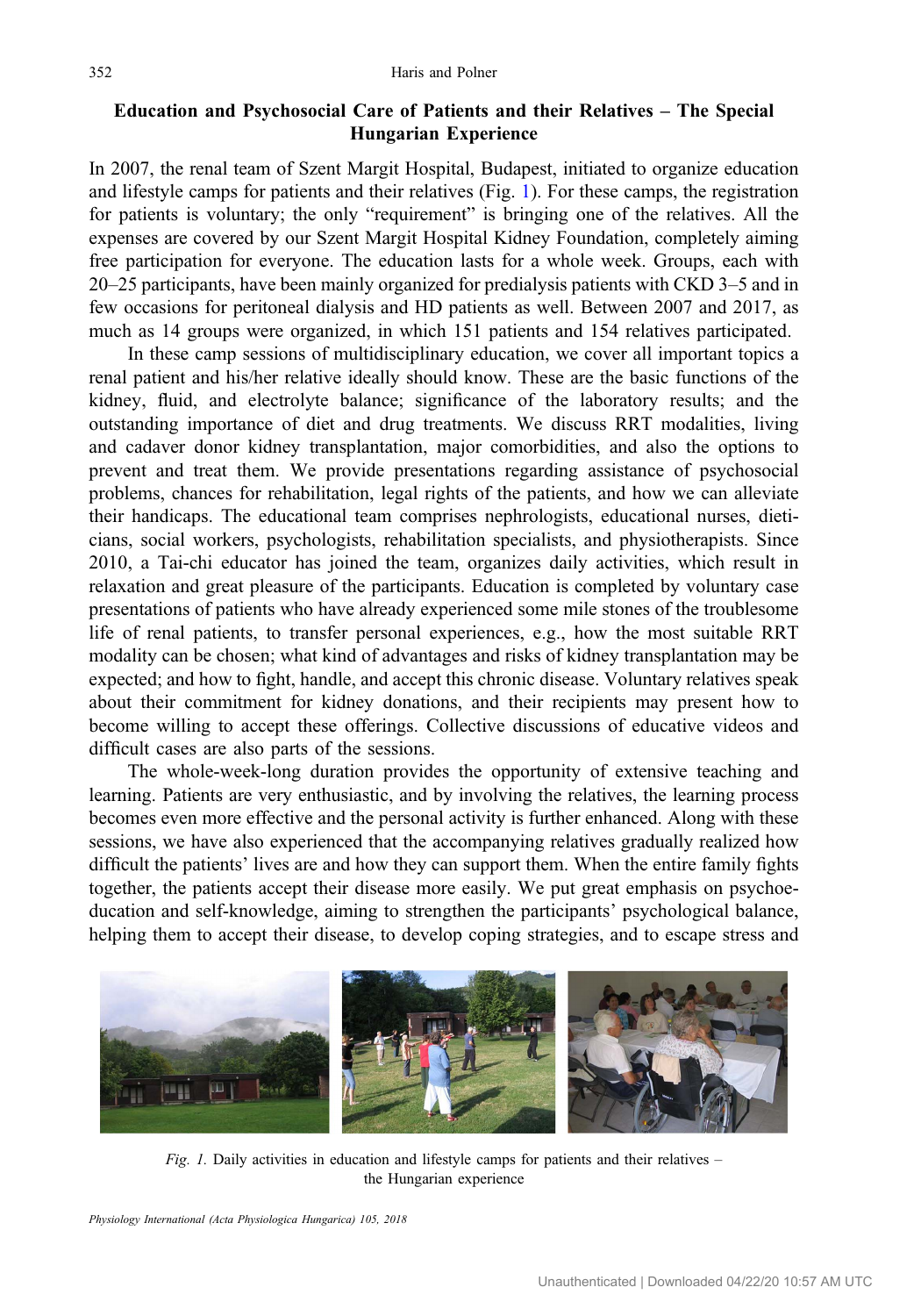<span id="page-6-0"></span>depression. We discuss chapters of two books, *Living with kidney disease* by Kerstin Bergström and Per Ake Zillén, who put great emphasis on self-management based on own experiences, and Life Lessons by Elizabeth Kübler-Ross and David Kessler, which teaches how to live high-quality happy life for those who suffer from severe diseases.

After each camp, we found better blood pressure results, improving phosphate balance, dietary, and drug compliance. The critical long-term benefit has been shown by significantly increased home-based RRT modality selection, and also by increased activity for being waitlisted for kidney transplantation. Moreover, a higher number of kidney donations have been offered by healthy relatives. Taking together our experiences, these camps with complex, holistic view have proved to be a very effective multidisciplinary educational modality both for our patients and their relatives, which resulted in outstanding outcome, delayed initiation of dialysis, and improved quality of life. Meanwhile, a respectful partnership has been developed between healthcare providers and patients. The history of one of our patients, presented briefly in Appendix [1](#page-8-0) and Fig. 2, demonstrates the influence of this holistic care on his behavioral change and improved coping.

It has to be mentioned that patient selection for our observational study might be biased by selecting educated, compliant patients. We invited those people who showed good attitude toward education. All participants had been accompanied by their family members, which referred to substantial psychosocial support. In spite of these shortcomings, we felt important to present our experiences with such an educational modality, which has been proven to be a very effective learning experience for patients and their relatives as well.

#### Summary

Multidisciplinary education of patients living with chronic renal failure improves several aspects of outcome measures, such as reduced urgent start of dialysis, prolongation of predialysis period, enhancement of home-based RRT selection, and reduced hospitalization



Fig. 2. Graph shows GFR values before and after multidisciplinary education of one of the patients who participated in the education and lifestyle camp organized by Szent Margit Hospital Kidney Foundation (brief history of the patient is summarized in Appendix [1\)](#page-8-0)

Physiology International (Acta Physiologica Hungarica) 105, 2018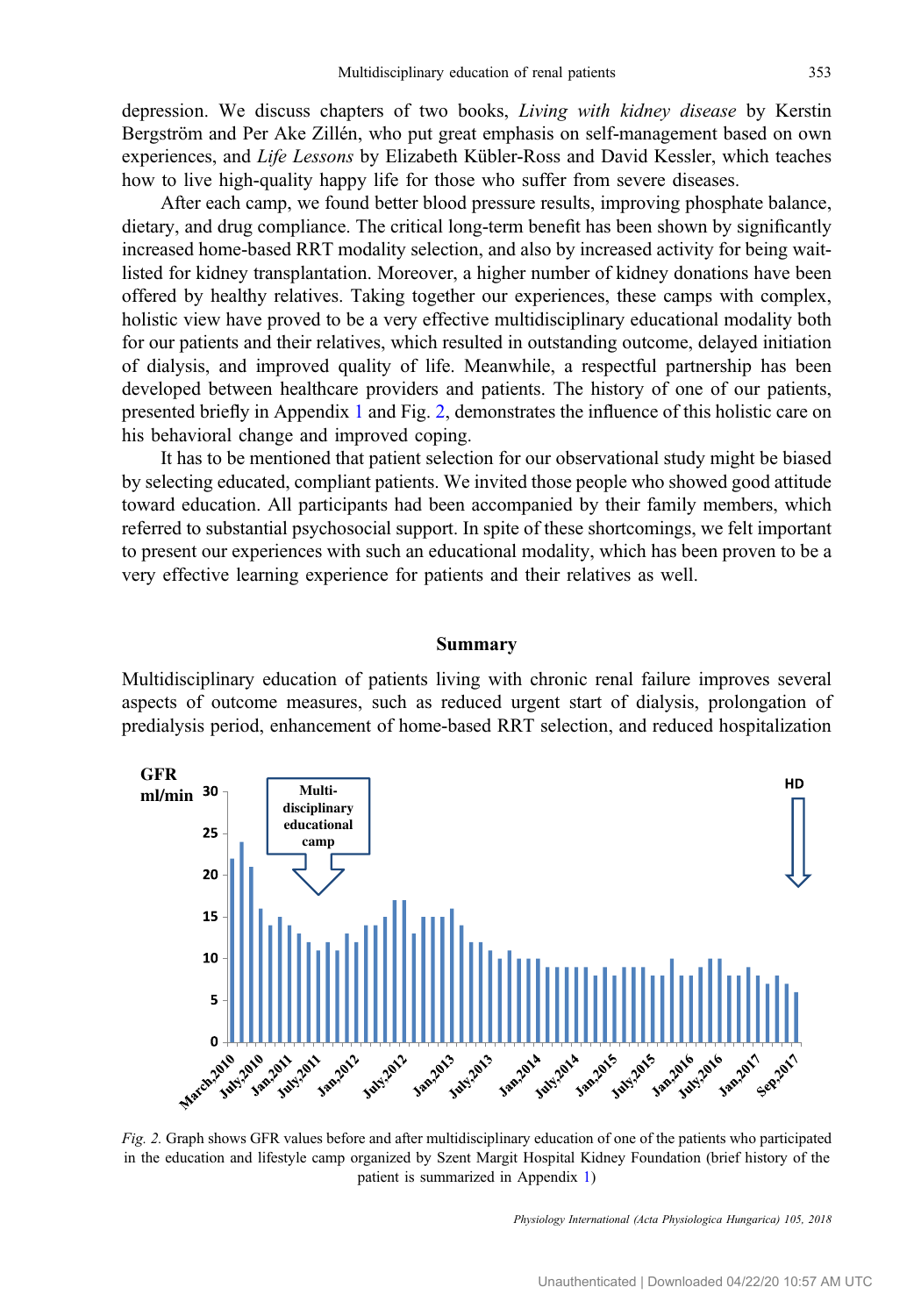<span id="page-7-0"></span>and mortality. Implementing holistic view with complex medical and psychosocial care and involving our patients' relatives result in more effective education, achieve improved coping and adherence, reduce anxiety, and provide better chance for rehabilitation. Although the complex care of renal patients is time-consuming and needs multiple efforts of the renal team, on the long-term, this results in cost savings. The concept and aim of holistic care is the commitment of the 2012 Budapest Declaration of the International Federation of Kidney Foundations (IFKF), as "...develop and implement, as a priority, comprehensive programs for the screening, prevention, treatment and rehabilitation of individuals living with chronic kidney disease" and " ... in a holistic manner, to achieve the best health outcomes, including rehabilitation and quality of life" (Appendix [2](#page-10-0)).

## **REFERENCES**

- 1. Chan R: The effect of acceptance on health outcomes in patients with chronic kidney disease. Nephrol. Dial. Transplant. 28, 11–14 (2013)
- 2. Chen SH, Tsai YF, Sun CY, Wu IW, Lee CC, Wu MS: The impact of self-management support on the progression of chronic kidney disease – a prospective randomized controlled trial. Nephrol. Dial. Transplant. 26, 3560–3566 (2011)
- 3. Chen YR, Yang Y, Wang SC, Chiu PF, Chou WY, Lin CY, Chang JM, Chen TW, Ferng SH, Lin CL: Effectiveness of multidisciplinary care for chronic kidney disease in Taiwan: a 3-year prospective cohort study. Nephrol. Dial. Transplant. 28, 671–682 (2013)
- 4. Chen YR, Yang Y, Wang SC, Chou WY, Chiu PF, Lin CY, Tsai WC, Chang JM, Chen TW, Ferng SH, Lin CL: Multidisciplinary care improves clinical outcome and reduces medical costs for pre-end-stage renal disease in Taiwan. Nephrology (Carlton). 19, 699–707 (2014)
- 5. Costantini L, Beanlands H, McCay E, Cattran D, Hladunewich M, Francis D: The self-management experience of people with mild to moderate chronic kidney disease. Nephrol. Nurs. J. 35, 147–155, quiz 156 (2008)
- 6. Covic A, Bammens B, Lobbedez T, Segall L, Heimbürger O, van Biesen W, Fouque D, Vanholder R: Educating end-stage renal disease patients on dialysis modality selection. NDT Plus 3, 225–233 (2010)
- 7. Curtis BM, Ravani P, Malberti F, Kennett F, Taylor PA, Djurdjev O, Levin A: The short- and long-term impact of multi-disciplinary clinics in addition to standard nephrology care on patient outcomes. Nephrol. Dial. Transplant. 20, 147–154 (2005)
- 8. Curtis CE, Rothstein M, Hong BA: Stage-specific educational interventions for patients with end-stage renal disease: psychological and psychiatric considerations. Prog. Transplant. 19, 18–24 (2009)
- 9. Finkelstein FO, Story K, Firanek C, Barre P, Takano T, Soroka S, Mujais S, Rodd K, Mendelssohn D: Perceived knowledge among patients cared for by nephrologists about chronic kidney disease and end-stage renal disease therapies. Kidney Int. 74, 1178–1184 (2008)
- 10. Galla JH: Clinical practice guideline on shared decision-making in the appropriate initiation of and withdrawal from dialysis. The Renal Physicians Association and the American Society of Nephrology. J. Am. Soc. Nephrol. 11, 1340–1342 (2000)
- 11. Golper T: Patient education: can it maximize the success of therapy? Nephrol. Dial. Transplant. 16, 20–24 (2001)
- 12. Goovaerts T, Jadoul M, Goffin E: Influence of a Pre-Dialysis Education Programme (PDEP) on the mode of renal replacement therapy. Nephrol. Dial. Transplant. 20, 1842–1847 (2005)
- 13. Huang X, Carrero JJ: Better prevention than cure: optimal patient preparation for renal replacement therapy. Kidney Int. 85, 507–510 (2014)
- 14. Isnard Bagnis C, Crepaldi C, Dean J, Goovaerts T, Melander S, Nilsson EL, Prieto-Velasco M, Trujillo C, Zambon R, Mooney A: Quality standards for predialysis education: results from a consensus conference. Nephrol. Dial. Transplant. 30, 1058–1066 (2015)
- 15. Kimmel PL, Peterson RA, Weihs KL, Simmens SJ, Alleyne S, Cruz I, Veis JH: Psychosocial factors, behavioral compliance and survival in urban hemodialysis patients. Kidney Int. 54, 245–254 (1998)
- 16. Kulcsar I: How can we improve the chronic renal patient care? Hypertonia és Nephrologia 21, 73–78 (2017)
- 17. Kurella Tamura M, Li S, Chen SC, Cavanaugh KL, Whaley-Connell AT, McCullough PA, Mehrota RL: Educational programs improve the preparation for dialysis and survival of patients with chronic kidney disease. Kidney Int. 85, 686–692 (2014)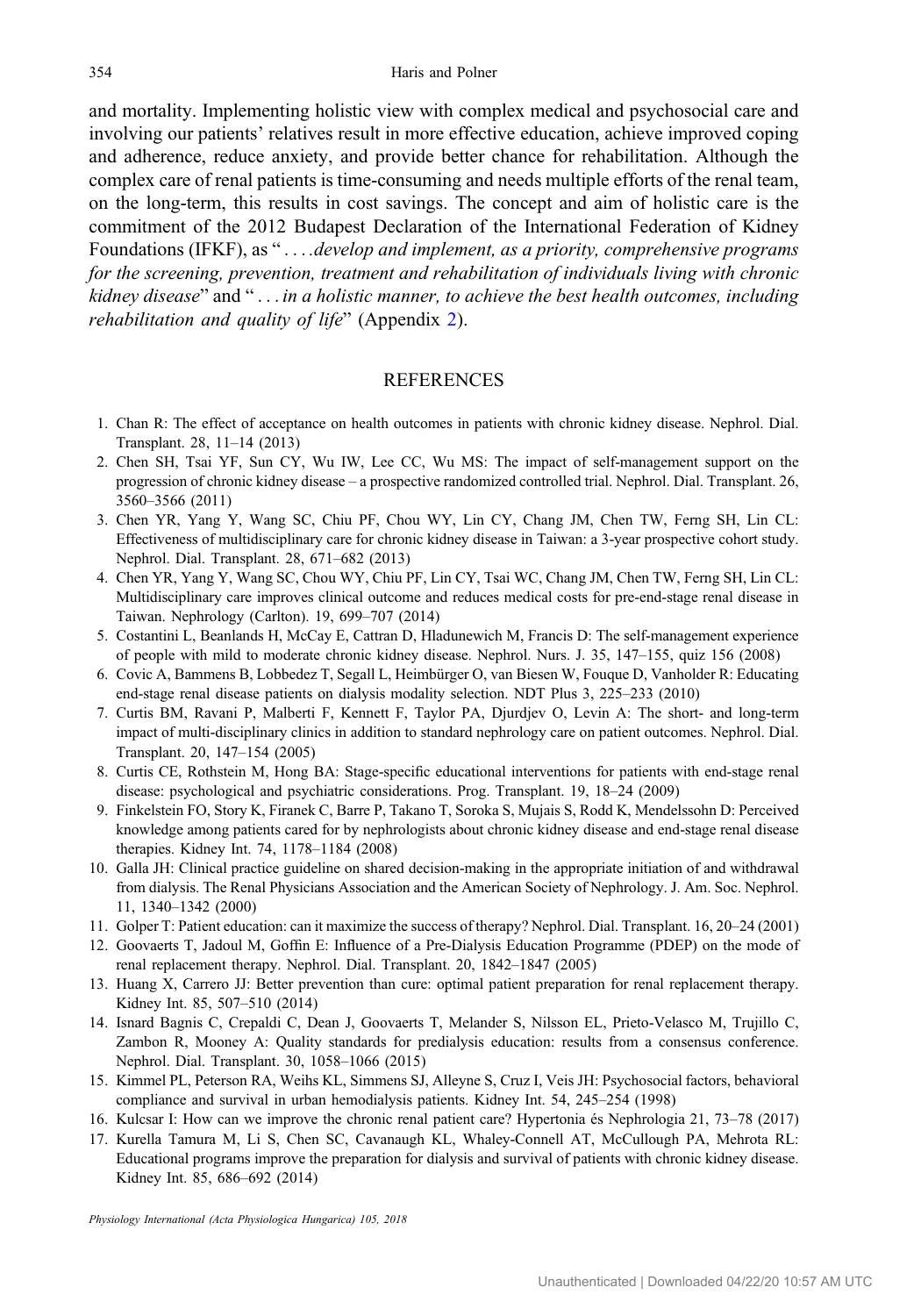- <span id="page-8-0"></span>18. Kutner NG, Zhang R, McClellan WM, Cole SA: Psychosocial predictors of non-compliance in haemodialysis and peritoneal dialysis patients. Nephrol. Dial. Transplant. 17, 93–99 (2002)
- 19. Lacson E, Jr., Wang W, DeVries C, Leste K, Hakim RM, Lazarus M, Pulliam J: Effects of a nationwide predialysis educational program on modality choice, vascular access, and patient outcomes. Am. J. Kidney Dis. 58, 235–242 (2011)
- 20. Lei CC, Lee PH, Hsu YC, Chang HY, Tung CW, Shih YH, Lin CL: Educational intervention in CKD retards disease progression and reduces medical costs for patients with stage 5 CKD. Ren. Fail. 35, 9–16 (2013)
- 21. Lewis AL, Stabler KA, Welch JL: Perceived informational needs, problems, or concerns among patients with stage 4 chronic kidney disease. Nephrol. Nurs. J. 37, 143–148, quiz 149 (2010)
- 22. Manns BJ, Taub K, VanderStraeten C, Jones H, Mills C, Visser M, McLaughlin K: The impact of education on chronic kidney disease patients' plans to initiate dialysis with self-care dialysis: a randomized trial. Kidney Int. 68, 1777–1783 (2005)
- 23. Marrón B, Martinez Ocana JC, Salgueira M, Barril G, Lamas JM, Martin M, Sierra T, Rodriguez-Carmona A, Soldevilla A, Martinez F: Impact of end-stage renal disease care in planned dialysis start and type of renal replacement therapy – a Spanish multicentre experience. Nephrol. Dial. Transplant. 21, ii51–ii55 (2006)
- 24. Narva AS, Norton JM, Boulware LE: Educating patients about CKD: the path to self-management and patientcentered care. Clin. J. Am. Soc. Nephrol. 11, 694–703 (2016)
- 25. Parfeni M, Nistor I, Covic A: A systematic review regarding the association of illness perception and survival among end-stage renal disease patients. Nephrol. Dial. Transplant. 28, 2407–2414 (2013)
- 26. Robinski M, Mau W, Wienke A, Girndt M: The Choice of Renal Replacement Therapy (CORETH) project: dialysis patients' psychosocial characteristics and treatment satisfaction. Nephrol. Dial. Transplant. 32, 315–324 (2017)
- 27. Schipper K, Abma TA: Coping, family and mastery: top priorities for social science research by patients with chronic kidney disease. Nephrol. Dial. Transplant. 26, 3189–3195 (2011)
- 28. Song MK, Lin FC, Gilet CA, Arnold RM, Bridgman JC, Ward SE: Patient perspectives on informed decisionmaking surrounding dialysis initiation. Nephrol. Dial. Transplant. 28, 2815–2823 (2013)
- 29. Tezel A, Karabulutlu E, Sahin Ö: Depression and perceived social support from family in Turkish patients with chronic renal failure treated by hemodialysis. J. Res. Med. Sci. 16, 666–673 (2011)
- 30. Thanamayooran S, Rose C, Hirsch DJ: Effectiveness of a multidisciplinary kidney disease clinic in achieving treatment guideline targets. Nephrol. Dial. Transplant. 20, 2385–2393 (2005)
- 31. Thong MSY, Kaptein AA, Krediet RT, Boeschoten EW, Dekker FW: Social support predicts survival in dialysis patients. Nephrol. Dial. Transplant. 22, 845–850 (2007)
- 32. Vamos EP, Csepanyi G, Zambo M, Molnar MZs, Rethelyi J, Kovacs A, Marton A, Nemeth Zs, Novak M, Mucsi I: Sociodemographic factors and patient perceptions are associated with attitudes to kidney transplantation among haemodialysis patients. Nephrol. Dial. Transplant. 24, 653–660 (2009)
- 33. Vamos EP, Novak M, Mucsi I: Non-medical factors influencing access to renal transplantation. Int. Urol. Nephrol. 41, 607–616 (2009)
- 34. Wang SM, Hsiao LC, Ting IW, Yu TM, Liang CC, Kuo HL, Chang CT, Liu JH, Chou CY, Huang CC: Multidisciplinary care in patients with chronic kidney disease: a systematic review and meta-analysis. Eur. J. Intern. Med. 26, 640–645 (2015)
- 35. White C, McDonnell H: Psychosocial distress in patients with end-stage kidney disease. J. Ren. Care. 40, 74–81 (2014)
- 36. Wright Nunes J, Greene J, Wallston K, Eden S, Shintani A, Elasy T, Rothman R, Ikizler TA, Cavanaugh K: Pilot study of a physician-delivered education tool to increase patient knowledge about CKD. Am. J. Kidney Dis. 62, 23–32 (2013)
- 37. Wu IW, Wang SY, Hsu KH, Lee CC, Sun CY, Tsai CJ, Wu MS: Multidisciplinary predialysis education decreases the incidence of dialysis and reduces mortality – a controlled cohort study based on the NKF/DOQI guidelines. Nephrol. Dial. Transplant. 24, 3426–3433 (2009)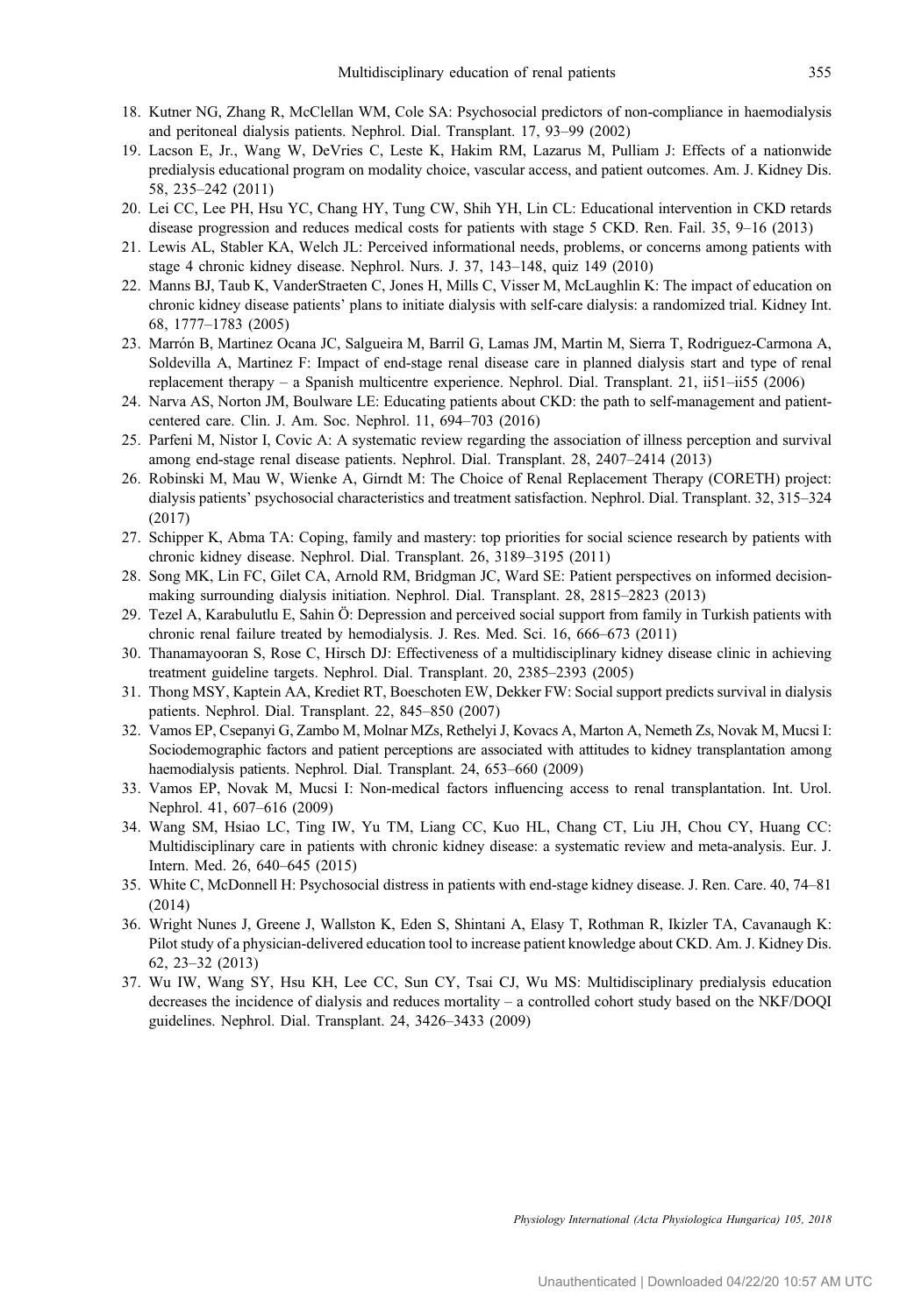## APPENDIX 1

The 61-year-old male patient was diagnosed with type-II diabetes and hypertension in 1989. In 1998, insulin administration had to be started, but the patient did not maintain diabetic diet, and his blood sugar level was permanently unsatisfactory. Unfortunately, his wife did not believe in the importance of the diet either, and did not support him. In 2007, proteinuria and increased serum creatinine (143 μmol/L) were detected. He obtained nephrological care in our hospital in 2009, by that time, GFR was changed to 21 ml/min and serum creatinine to 296 μmol/L. At that time, he still refused diet, and took his medications irregularly. In 2011, serum creatinine increased to 546 μmol/L, GFR decreased to 11 ml/min, and the attending nephrologist suggested arteriovenous (AV) fistula creation and HD planning. But in July 2011, he was successfully convinced to register in the education and lifestyle camp organized by Szent Margit Hospital Kidney Foundation. After participation and completion of this multidisciplinary education, his and outstandingly his wife's behavior completely changed. They understood the importance of diet and other requirements and documented dietary diary together. The patient started following dietary restrictions, stopped smoking, monitored his blood pressure, and took his medications regularly. His wife also realized the importance of following medical advice, and since that time she has become a firm support of her husband. Not only has she cared for dietary prescriptions, helped measuring blood sugar and blood pressure, but the couple's close emotional partnership has increased the patient's ability for high level of coping, accepting his disease, being compliant with the prescriptions, and making appropriate decisions regarding his own health. Dialysis initiation could be delayed more than 6 years, and had to be started only in September 2017. At present, the patient is in good physical condition and HD is performed thrice weekly via a properly functioning AV fistula (CAPD could not be initiated, because of severe visual deficiency). Graph shows his GFR values before multidisciplinary education and after the camp (Fig. [2\)](#page-6-0).